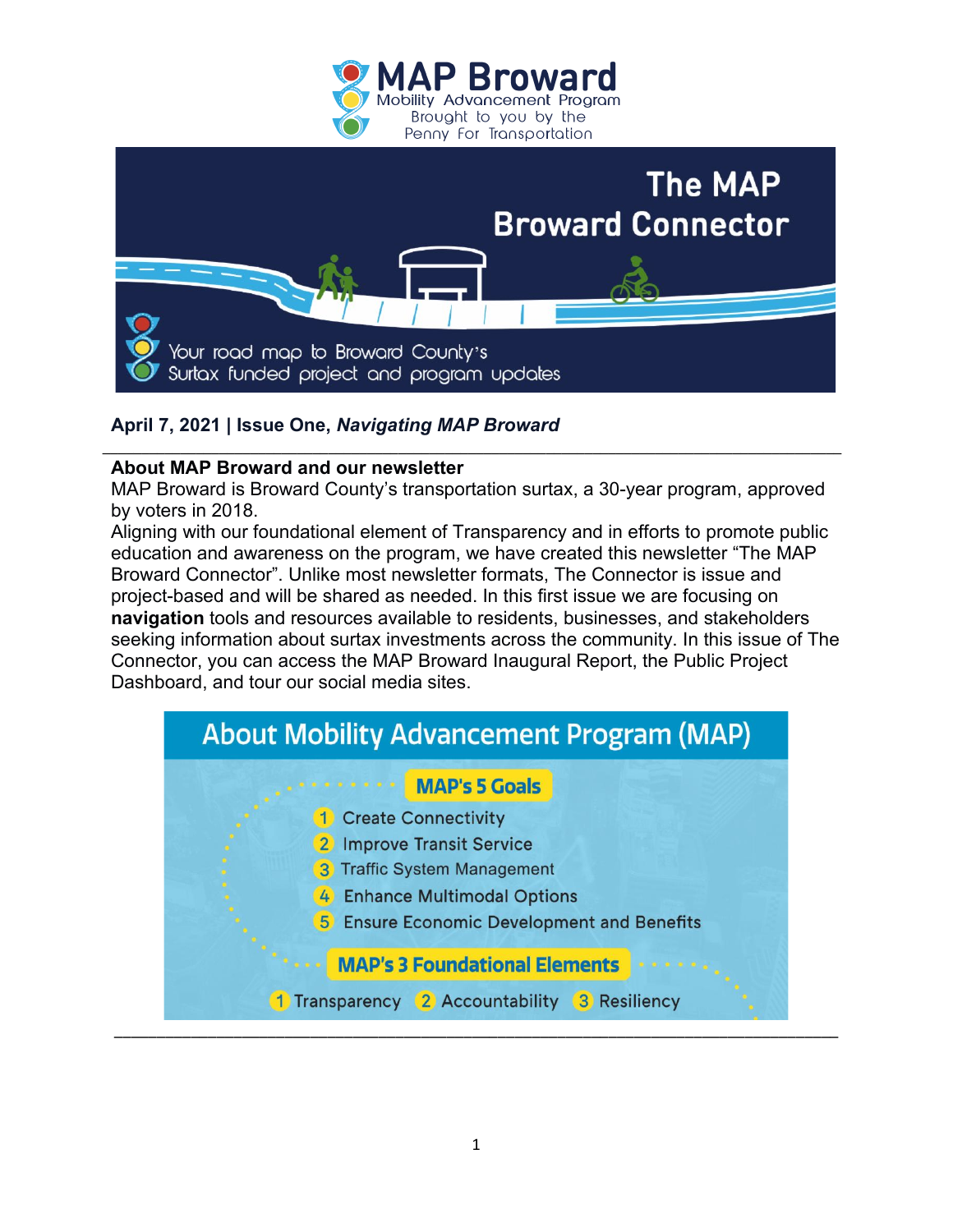Our **[Inaugural Report](https://www.broward.org/PennyForTransportation/Transparency/Pages/InauguralReport.aspx)** is a great resource which offers the background about how the surtax came to be. It gives you a chance to get to know the Independent Transportation Surtax Oversight Board and Appointing Authority roles. You will learn how projects were included in the 30-Year program. It also shows which of those projects have been selected for funding so far, while explaining the overall financial and program performance information. If you are interested in learning more about the Inaugural Report, simply click on the pictured



report cover or request a hard copy to be mailed to you. Our contact information can be found at the bottom of this newsletter.

 $\mathcal{L}_\mathcal{L} = \{ \mathcal{L}_\mathcal{L} = \{ \mathcal{L}_\mathcal{L} = \{ \mathcal{L}_\mathcal{L} = \{ \mathcal{L}_\mathcal{L} = \{ \mathcal{L}_\mathcal{L} = \{ \mathcal{L}_\mathcal{L} = \{ \mathcal{L}_\mathcal{L} = \{ \mathcal{L}_\mathcal{L} = \{ \mathcal{L}_\mathcal{L} = \{ \mathcal{L}_\mathcal{L} = \{ \mathcal{L}_\mathcal{L} = \{ \mathcal{L}_\mathcal{L} = \{ \mathcal{L}_\mathcal{L} = \{ \mathcal{L}_\mathcal{$ 

## **Our Public Project Dashboard is Legendary!**

The **[Public Project Dashboard](https://experience.arcgis.com/experience/20fc2618ab2a41e5b40fa8f2d15f3bbc)** is where you can learn about the 16 different project types, and explore the 700 specific surtax projects in various phases from completed, to ongoing, to planned projects. You can filter by city, by commission district, or type in a specific address. Click the legend to the right which will take you to find out about all the project investments underway and c[oming in this first Five-Year Pla](https://experience.arcgis.com/experience/20fc2618ab2a41e5b40fa8f2d15f3bbc)n!



**Active Projects** Year 2019-2025

**\_\_\_\_\_\_\_\_\_\_\_\_\_\_\_\_\_\_\_\_\_\_\_\_\_\_\_\_\_\_\_\_\_\_\_\_\_\_\_\_\_\_\_\_\_\_\_**

## **Surtax Funded Projects**